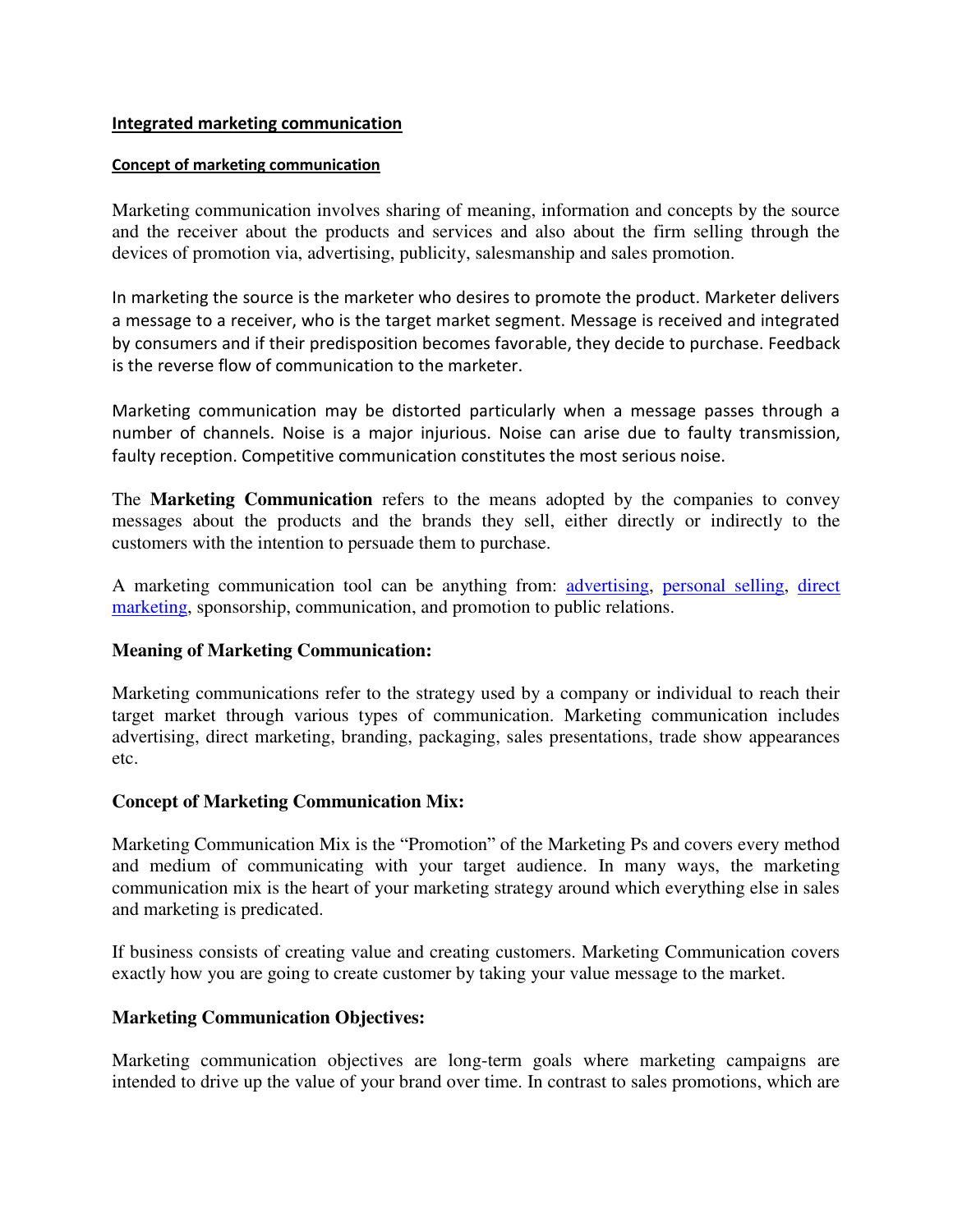short-term inducements to buy, communication goals succeed when you persuade customers through consistent reinforcement that your brand has benefits they want or need.

# **(i) To Increase Awareness:**

Increased brand awareness is not only one of the most common marketing communication objectives; it is also typically the first for a new company. When you initially enter the market, you have to let people know your company and products or services exist.

This might include broadcast commercials or print ads that depict the image of your company and constant repetition of your brand name, slogans and jingles. The whole objective is to become known and memorable.

Established companies often use a closely related goal of building or maintaining top- of-mind awareness, which means customers think of you first when considering your product category.

# **(ii) To Change Attitudes:**

Changing company or brand perceptions is another common communication objective. Sometimes, misconceptions develop in the market about your company, products or services.

Advertising is a way to address them directly. In other cases, negative publicity results because your company is involved in a business scandal or unsettling activities.

BP invested millions of rupees in advertising to explain the company's clean up efforts to the public following its infamous Gulf of Mexico oil in mid-2010. Local businesses normally don't have that kind of budget but local radio or print ads can do the trick.

### **(iii) To Influence Purchase Intent:**

A key communication objective is to motivate customers to buy. This is normally done through persuasive advertising, which involves emphasis of your superior benefits to the user, usually relative to competitors. It is critical to strike a chord with the underlying need or want that triggers a customer to act.

Sports drink commercials showing athletes competing, getting hot and sweaty and then taking a drink afterward are a common approach to drive purchase intent. The ads normally include benefits of the drink related to taste or nutrients.

### **(iv) To stimulate Trial Purchase:**

Two separate but closely related communication objectives are to stimulate trial use and drive repeat purchases. Free trials or product samples are common techniques to persuade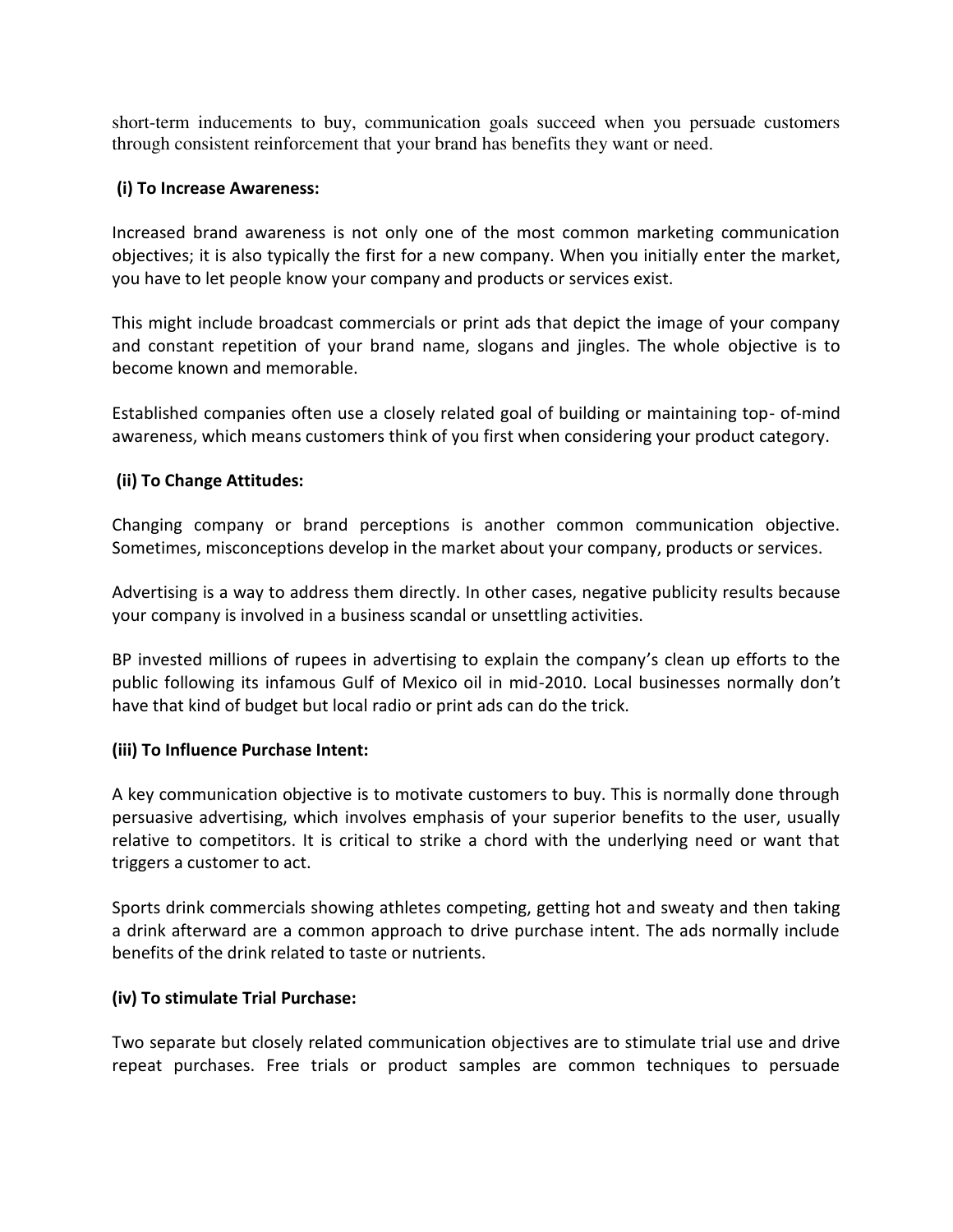customers to try your product for the first time. The goal is to take away the risk and get the customer to experience your brand.

Once you get them on the first purchase, you have to figure out how to convert that into a follow-up purchase. Discounts on the next purchase or frequency programs are ways to turn one-time users into repeat buyers and, ultimately, loyal customers.

## **(v) To Drive Brand Switching:**

Another objective closely tied to stimulating trial use is driving brand switching. This is a specific objective of getting customers who buy competing products to switch to your brand. Tide detergent is normally pitted against "other leading brands" in comparative ads intended to motivate brand switching.

The advantage with this goal is that customers already buy within your product category. This means need is established. You just need to persuade them that your product or service is superior and induce them to try it out.

#### **Importance of marketing communication**

### **1) Develop a strategic vision**

The first point in the list of [Importance of Marketing](https://www.marketing91.com/the-increasing-importance-of-marketing/) Communication is that it helps the management of the company and [marketing managers](https://www.marketing91.com/challenges-for-marketing-managers/) develop a strategic [vision](https://www.marketing91.com/vision/) about leveraging on the various marketing opportunities and platforms and device the plans that make the company come up with the new and innovative methods to promote the offerings to the customers.

It makes the company curate a distinctive identity in the market and in the minds of the customers as the [brand](https://www.marketing91.com/what-is-a-brand/) that craves out the marketing and promotional ways that are not only strategic in nature but have an edge in the ways to communicate about the features and attributes of the products and services.

### **2) Create [brand awareness](https://www.marketing91.com/brand-awareness/)**

The concept of branding is totally related to the promoting the objectives and vision of the brand and company as a whole but understating the Importance of Marketing Communication helps in the creating and providing the required impetus to the brand awareness in an indirect manner as the [strategy](https://www.marketing91.com/marketing-and-strategy-models-and-concepts/) and the creative artworks of the marketing communication starts with leveraging on the strong legacy of the brand followed by the features and unique selling propositions of the products and services.

### **3) Expresses [competitive advantage](https://www.marketing91.com/sustainable-competitive-advantage/)**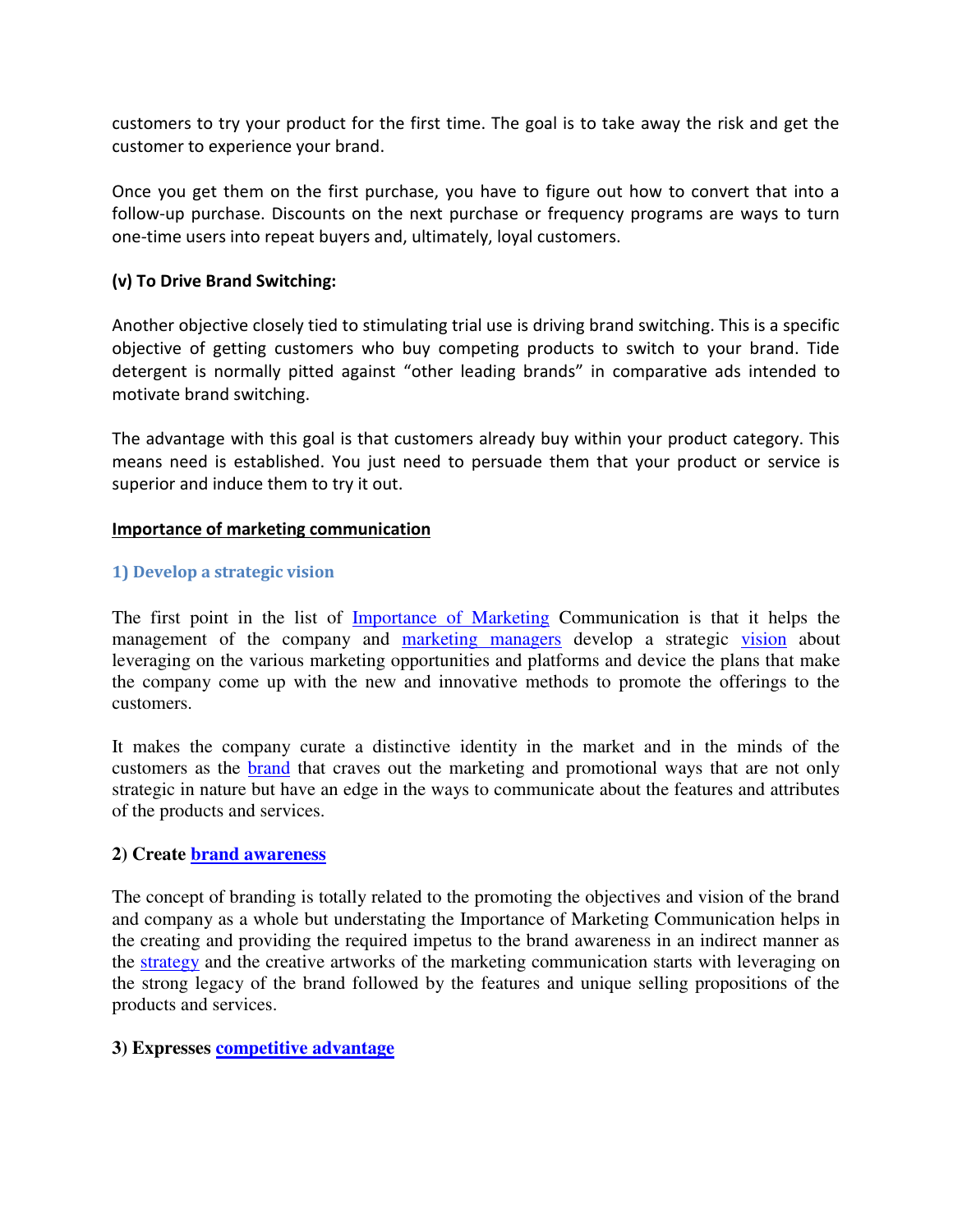There are way too many brands in the market offering the similar line of products and services giving the customers quite many options and alternatives to pick and choose from and many a time the customers go for the products and services offered by the competitors.

Hence, understanding the Importance of Marketing Communication helps the company to promote its offerings in a unique and innovative manner by selecting various marketing and media channels such as print advertisements, television commercials, radio spots, digital marketing, interactive marketing, and PR amongst others that enables to showcase the features and nature of the offerings in a positive light giving a tough competition to the arch[-rivals](https://www.marketing91.com/top-12-marketing-rivals-time/) of the company and it works as a pull factor for the customers.

# **4) Fosters goodwill**

Next in the queue of the Importance of Marketing Communication is that it helps the company to foster the goodwill in the market as when the communication strategy is on a consistent and continuous basis, the facet of trust gets ingrained in the minds of the existing and prospective customers as they are steadily witnessing the communication and messages from the company and its offerings and gives them a perspective that the company is genuine and authentic in its offerings.

Another aspect to this point is that the marketing communication also involves participating in various activities related to the corporate social responsibilities and in the benefit of the society that helps the company to command the goodwill from its patrons and stakeholders

# **5) Attracts talent**

The genuine and innovative marketing communication and messaging strategy not only attracts the new set of customers but also attracts the talent for the company that is willing to get associated with the company as employees, vendors, investors, agencies, and other business associates that helps the company to grow from strength to strength and attain its aims and objectives in the highly successful manner.

# **6) Enlightens the investor community**

In continuation to the above point and harping on the Importance of Marketing Communication, yet another benefit to the company is that it enlightens the investor community about the strengths, core [values,](https://www.marketing91.com/vals-values-attitude-lifestyle/) fundamentals, vision, approach, and objectives of the company along with its competitive advantages, unique selling propositions, and the features and attributes of the products and services offered to the [target market.](https://www.marketing91.com/target-market-find-one/)

And once the investors are impressed and satisfied with the values and objectives of the company they are ready to invest in the company and that helps the management to achieve their financial goals that will further provide the impetus to the business [operations](https://www.marketing91.com/operational-decisions/) and result in the higher sales and elevated profits.

# **7) Boosts profits**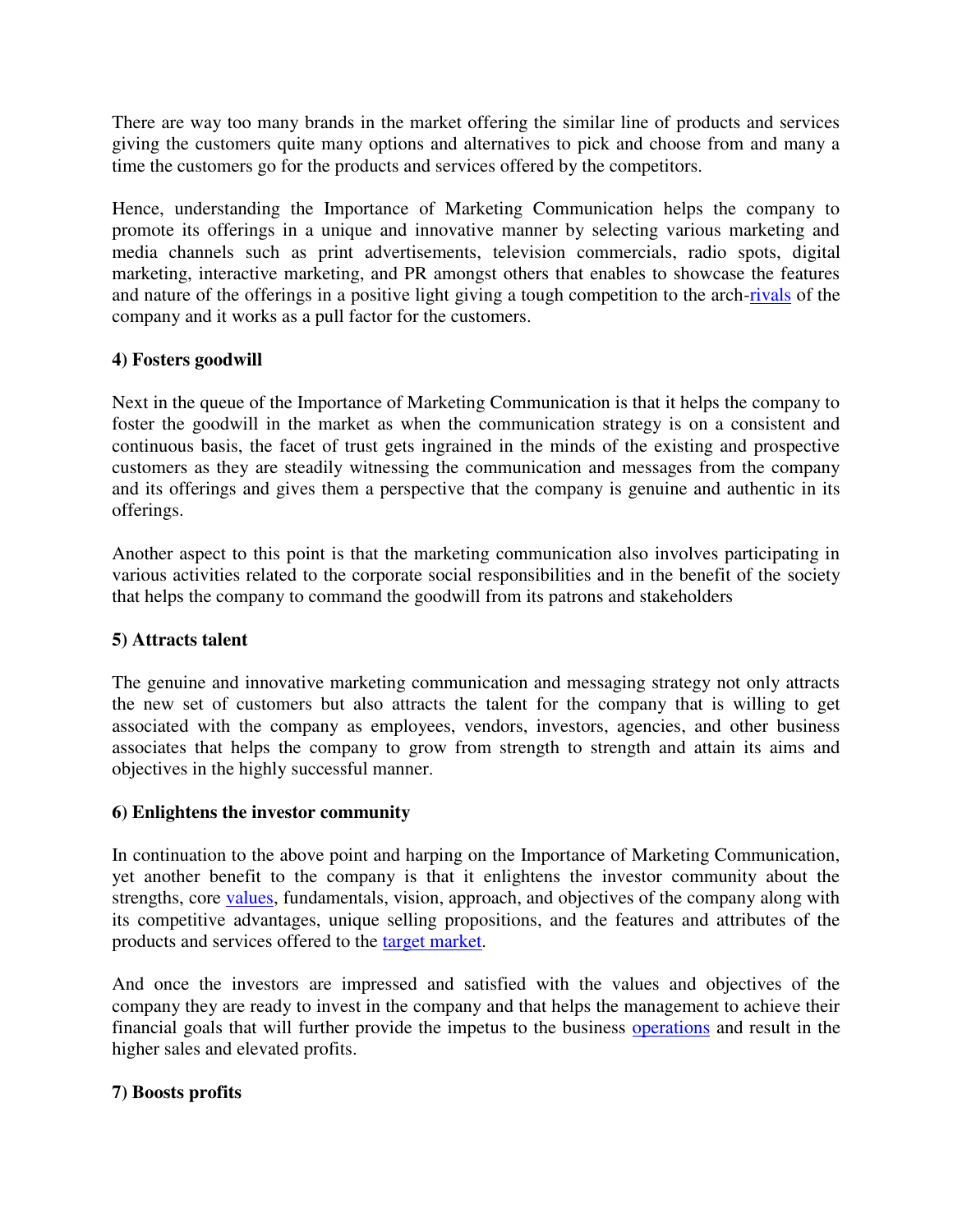As the thumb rule of business strategy states that the marketing and sales departments work as the backbone of each other and when they both join forces, the profits of the company are on an all-time high owing to the increased sales and market share as compared to the competitors in the market as the marketing communication is strategic, innovative, and creative in nature plus is well aligned with the overall business objectives of the company.

## **8) Improved communication with the customers**

In order to attract the new set of customers and retain the existing ones on a long-term basis, it is important for the marketing communication to be transparent, consistent, crisp, direct, and helps to solve the problems of the customers.

And when the management of company and marketing department duly understands and grasps the Importance of Marketing Communication, there is an automatic improvement in the communication with the customers and their level of trust in the brand, its offerings, and the overall company is increased in manifolds with the company able to accomplish its desired goals and objectives as well.

# **9) Come up with innovative marketing and promotional ideas**

Understanding the Importance of Marketing Communication helps the management and the marketing department to try and come up with the innovative marketing and promotional ideas that do not only convey the brand messages in an inventive fashion but also gives the brand an edge of creativity as compared to their competitors in the market.

### **Marketing Communication mix**

# **Advertising**

Advertising is an effective way of grabbing your customers' attention, as it uses mainly mass media platforms to deliver its message. The American Marketing Association defines advertising as "Any paid form of non-personal presentation and promotion of ideas, goods or services by an identifiable sponsor." It can be highly targeted through mailings to local communities, or be visible for all to see on billboards or TV. When planning your advertising, ensure that your message is targeted as effectively as possible to your customers. For example, if you sell cosmetics, don't put out advertisements during football games. This is widely used by companies to reach out to geographically distributed consumers in a large scale. It could be through TV ads, paper and print ads, billboards, radio announcements etc. to reach out to a mass audience. While such a promotional tool is quick and seen as legitimate by the consumers, it is very expensive and also happens to be a one-way communication with your potential customer. Organizations can advertise in a number of ways, such as on television, radio, magazines, newspapers, billboards and online. It's an effective way to reach large quantities of people, but it can be very expensive as well.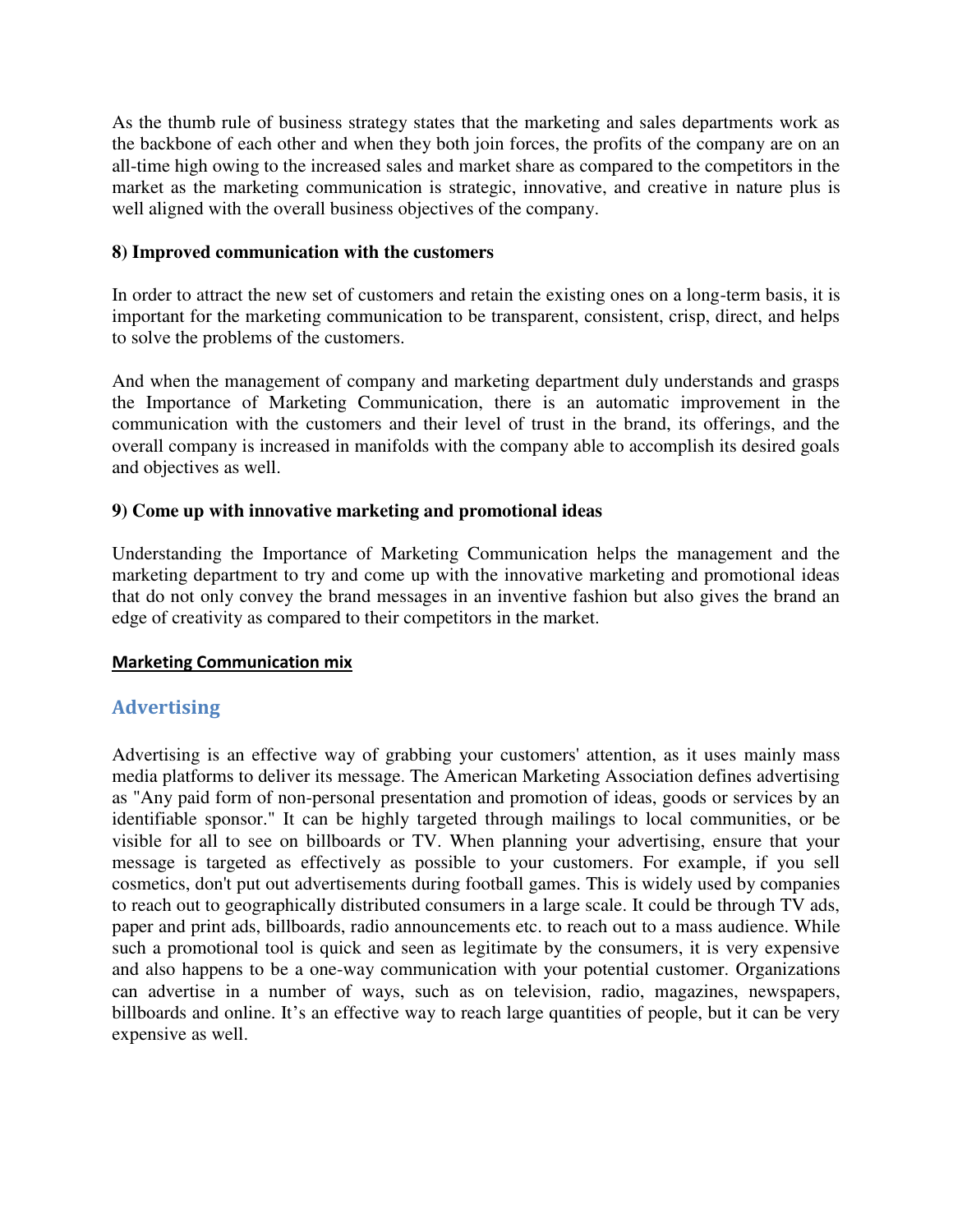# **Personal Selling**

Personal selling is the second most common component in the communications mix. One-on-one personal attention provided by a trained sales person is often the difference between a customer choosing one brand over another. Sales professionals focus on communicating thorough knowledge of their company's products and services and offer suggestions on how products can solve problems or meet specific needs. Personal selling stresses building relationships with customers and turning leads into sales. This is very effective in building customer relations and helping the consumer move from awareness and knowledge stage to conviction and action. Your marketing personnel need to use their people skills and learn to listen to the audience so that the consumer's requirements are addressed. You get immediate feedback and increase sales potential.

# **Promotion**

Promotions tend to be short-term activities geared towards encouraging customers to try your product for the first time, or to buy more than they might normally. Tactics include free samples, discount coupons, or multi-buy offers such as "buy one, get one for free." Free samples and coupons can be accurately targeted at your customers through channels such as direct mail to households, or as cut-outs in local newspapers. Through discount coupons, contests, daily deals and other offers, you can promote your product sales and create short-term marketing effects.

# **Direct Marketing/Internet Marketing**

Targeting specific audiences with a brand message is the goal of direct marketing. Traditionally, direct marketing has been in the form of coupon mailers, catalogs and postcards. However, the boom in digital access to consumers through email, Twitter and Facebook has expanded a company's reach into consumers' homes and offices. Internet marketing allows businesses to establish connections, recruit a following and make easy sales often at a lower cost than traditional means. In fact, this part of the promotions mix requires less financial outlay than other forms, and often yields an immediate response. Internet and powerful mobile technologies have rapidly increased company efforts to market their products and build customer relationships via social media, websites, mobile apps, e-commerce, online promotions etc.

# **Public Relations**

Public relations, or PR, is the long-term process of building public awareness through communicating regularly with your various target markets. At its heart is the aim of building goodwill towards your company and products or services so that customers will think more favorably of your company and be more likely to make a purchase. At its simplest, it may take the form of press releases to key trade and consumer publications, often centered around newsworthy events, such as product launches or celebrity endorsements. Don't be fooled in thinking PR is free, though; good PR can be expensive, but can also deliver powerful returns on investment, provided clear goals are set in advance. You can use company news, promotional events, sponsorship programs etc. along with other promotion tools to reach out to prospective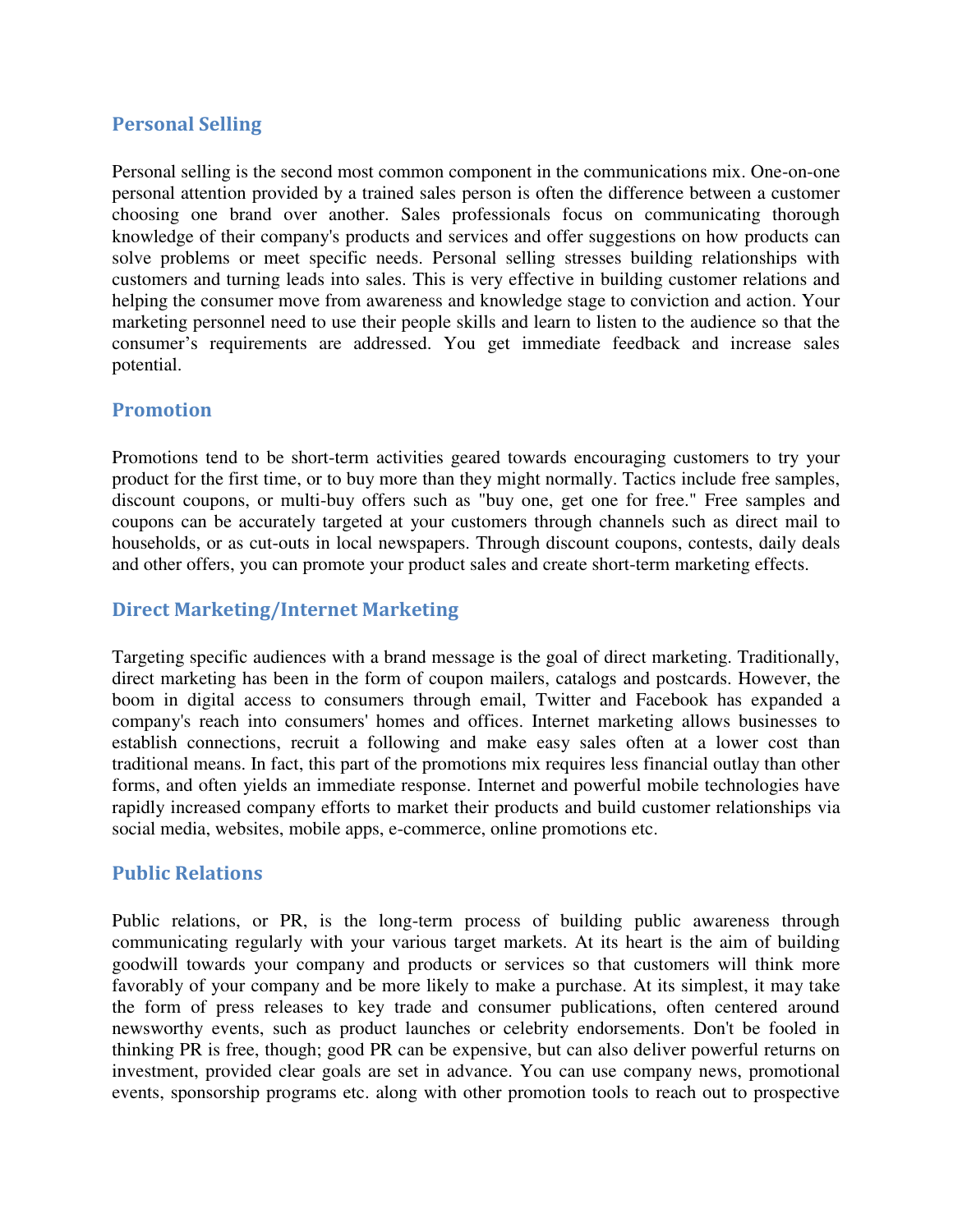customers. Such a campaign is very cost-effective and economical while reaching out to a larger audience.

# **Packaging**

Effective packaging can be a valuable part of your marketing communication mix — even if you're only presenting yourself as a professional. Packaging is not simply about wrapping your product in a protective cover to keep it safe or clean, but can be used as a platform to enhance the branding of a product or a company. Good design can add significant value to your packaging, helping your product or service to stand out from the crowd either visually, or in terms of bringing added convenience to your customers.

# **Event Sponsorship**

Event sponsorship is the element sometimes left out of the five-element communication mix. Many models include it within advertising. Event sponsorship occurs with a company pays to have a presence at a sports, entertainment, nonprofit or community events. The sponsorship may include a mix of benefits including booth representation during the event to hand out samples, gifts and literature, name mention during the event and ad spots connected to the event.

## **Factors affecting marketing communication Mix**

*Budget Available*. For many companies, the budget available to market a product determines what elements of the promotion mix are utilized. The budget affects a promotion's reach (number of people exposed to the message) and frequency (how often people are exposed). For example, many smaller companies may lack the money to create and run commercials on top-rated television shows or during the Super Bowl. As a result, they may not get the exposure they need to be successful. Other firms such as McDonald's may come up with creative ways to reach different target markets. For example, McDonald's targeted college students with a special promotion that it filmed live in a Boston University lecture.

*Stage in the product life cycle*. The stage in the product life cycle also affects the type and amount of promotion used. Products in the introductory stages typically need a lot more promotional dollars to create awareness in the marketplace. Consumers and businesses won't buy a product if they do not know about it. More communication is needed in the beginning of the product life cycle to build awareness and trial.

*Type of product and type of purchase decision*. Different products also require different types of promotion. Very technical products and very expensive products (high involvement) often need professional selling so the customer understands how the product operates and its different features. By contrast, advertising is often relied upon to sell convenience goods and products purchased routinely (low involvement) since customers are familiar with the products and they spend relatively little time making purchase decisions.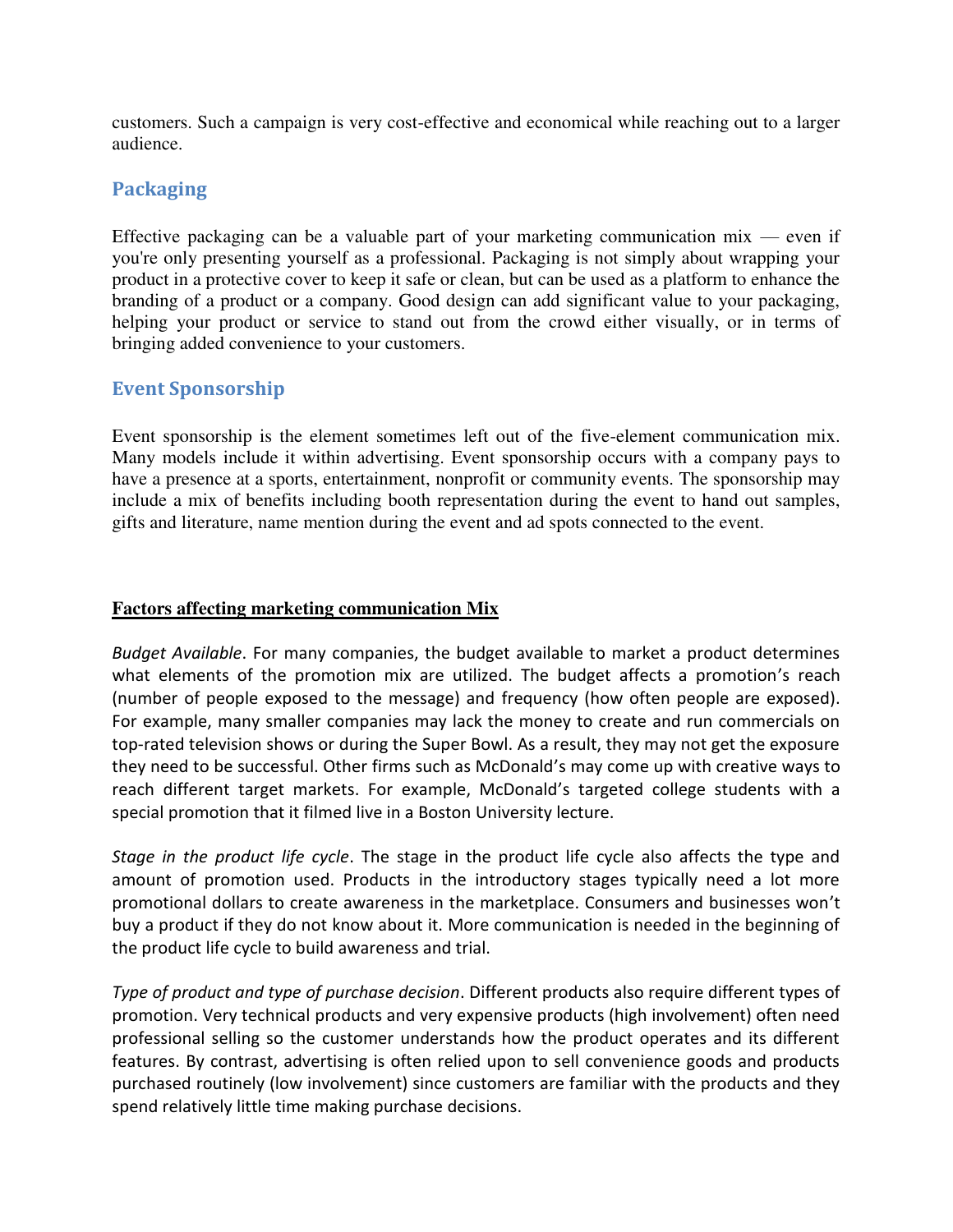*Target market characteristics and consumers' readiness to purchase*. In order to select the best methods to reach different target markets, organizations need to know what types of media different targets use, how often they make purchases, where they make purchases, and what their readiness to purchase is as well as characteristics such as age, gender, and lifestyle. Some people are early adopters and want to try new things as soon as they are available, and other groups wait until products have been on the market for a while. Some consumers might not have the money to purchase different products, although they will need the product later. For example, are most college freshmen ready to purchase new cars?

*Consumers' preferences for various media*. We've already explained that different types of consumers prefer different types of media. In terms of target markets, college-aged students may prefer online, cell phone, mobile marketing, and social media more than older consumers do. Media preferences have been researched extensively by academics, marketing research companies, and companies to find out how consumers want to be reached.

*Regulations, competitors, and environmental factors*. Regulations can affect the type of promotion used. For example, laws in the United States prohibit tobacco products from being advertised on television. In some Asian countries, controversial products such as alcohol cannot be advertised during Golden (prime) time on television. The hope is that by advertising late at night, young children do not see the advertisements. The strength of the economy can have an impact as well. In a weak economy, some organizations use more sales promotions such as coupons to get consumers into their stores. The risk is that consumers may begin to expect coupons and not want to buy items without a special promotion.

*Availability of media*. Organizations must also plan their promotions based on availability of media. The top-rated television shows and Super Bowl ad slots, for example, often sell out quickly. Magazines tend to have a longer lead time, so companies must plan far in advance for some magazines. By contrast, because of the number of radio stations and the nature of the medium, organizations can often place radio commercials the same day they want them to be aired. Social media and online media may be immediate, but users must be careful about what they post and their privacy. Uncontrollable events can affect a company's promotions, too. For example, when a disaster occurs, TV stations often cut advertisements to make way for continuous news coverage. If there is a crisis or disaster and your company is in the middle of a promotion being advertised on TV, you will likely have to scramble to reach consumers via another medium.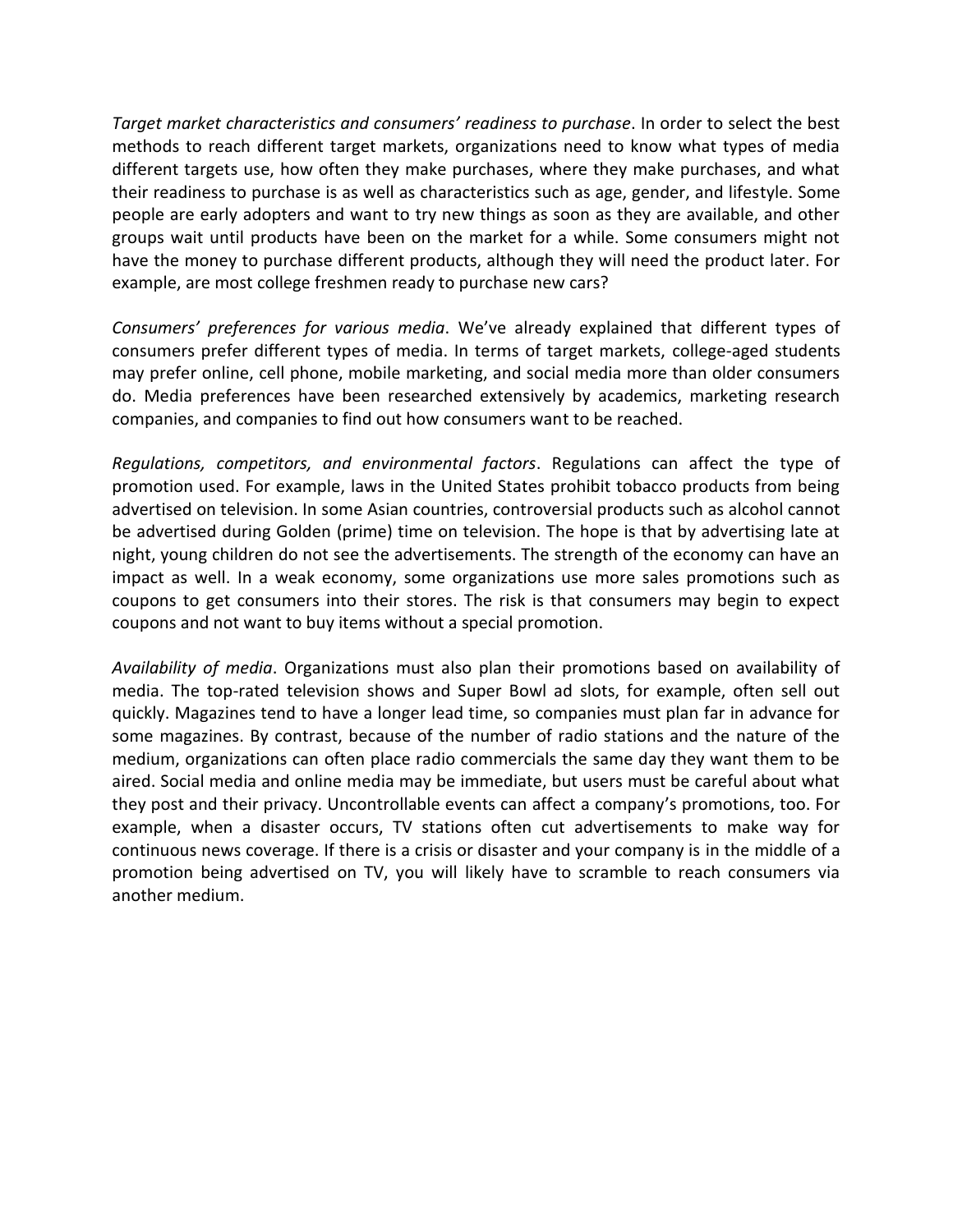# **Models of marketing communication**

# **[AIDAS MODEL](http://marketingcommunicationmodels.blogspot.com/2008/07/aidas-model_16.html)**



This is one of the oldest and most popular models of marketing communications.This hierarchical model was first proposed by St. Elmo Lewis in 1900 for personal selling with stages: attract attention,maintain interest,create desire and get the consumer to act.In 1911,Arthur Fredrick Sheldon revised the model by changing the first step to 'favourable attention' and adding a fifth step ,'permanent satisfaction'.The revised model was called AIDAS -favourable Attention,Interest,Desire,Action and permanent Satisfaction.The various stages in the buying process of the AIDAS model are:

1) ATTENTION: To get the attention of the target customer.

2) INTEREST: To create interest in the product by giving product information(or special features) and how it can help satisfy the needs and wants of the individual.

3) OUTCOME: Whether the potential buyer develops a favourable or unfavourable opinionabout the product.

4) DESIRE: Create a desire in the customer to possess the product.This is done by emphasizing the benefits of the product and how it will satisfy the needs and wants.

5) ACTION: Demand action from the customer i.e. convince them to make a purchase.A simple method to get action from the customer is to provide a toll free number or contact person for more information.

6) SATISFACTION: The customer is satisfied after the purchase.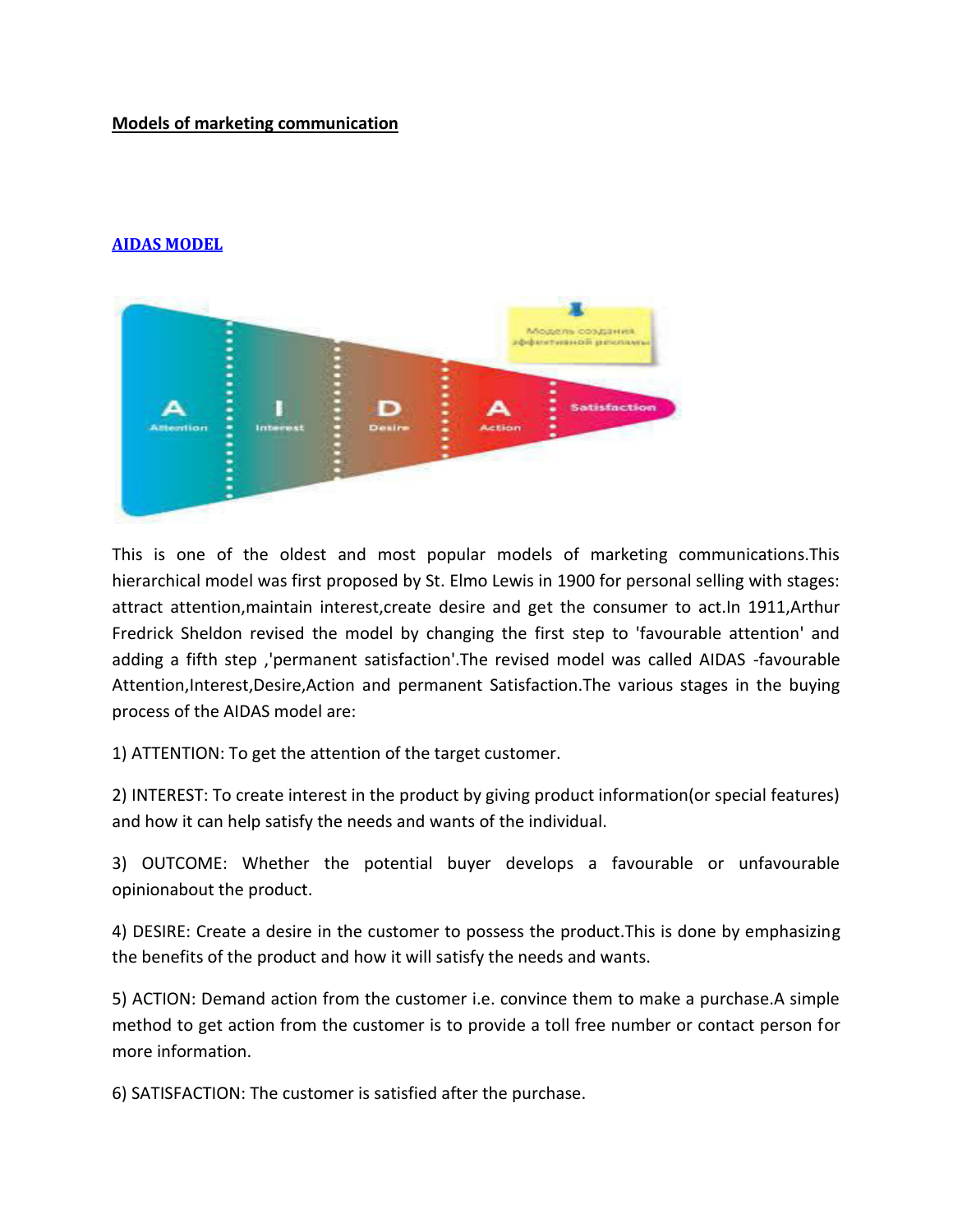EXAMPLE: Air Deccan used this model of marketing communication successsfully in it's marketing campaign.

### **[DAGMAR MODEL](http://marketingcommunicationmodels.blogspot.com/2008/07/dagmar-model.html)**



'Defining Advertising Goals for Measured Advertising Results', abbreviated to DAGMAR,was proposed by Russell H.Coney in 1961.Coney suggested that acievement of a hierarchy-ofcommunications objectives leads to actual purchase.He suggested that marketing goals and advertising goals were different.Marketing goals are measured in terms of sales whereas advertising goals are measured in terms of the customers' movement along the hierarchy.The various stages in this model are as follows:- 1) AWARENESS:- In this stage the customer becomes aware of the product. 2) COMPREHENSION:- The customer is aware of the product characteristics and its uses.He is also familiar with the brand name and brand logo. 3) CONVICTION:-This stage refers to the emotional decision of preffering one brand to anothers.

4) ACTION:- In this stage the purchase is made. The DAGMAR model assumes a high-involvment "learn-feel-do" hierarchy.As advertising and marketing goals are deemed distinct,advertising goals can be defined specifically tracked and measured.The long-term effects of the advertisement can also be studied.With the help of the DAGMAR model,the effectiveness of the advertisement can be measured in terms of its ability to move the customer along the hierarchy.The model enabled marketers to define the target market or audience for the commercial. As the advertisement had to be based on the objectives,creative people involved in the process of designing tend to feel that their creativity was being stifled.The implementation of DAGMAR is also very costly,as extensive research is required for setting quantitative targets and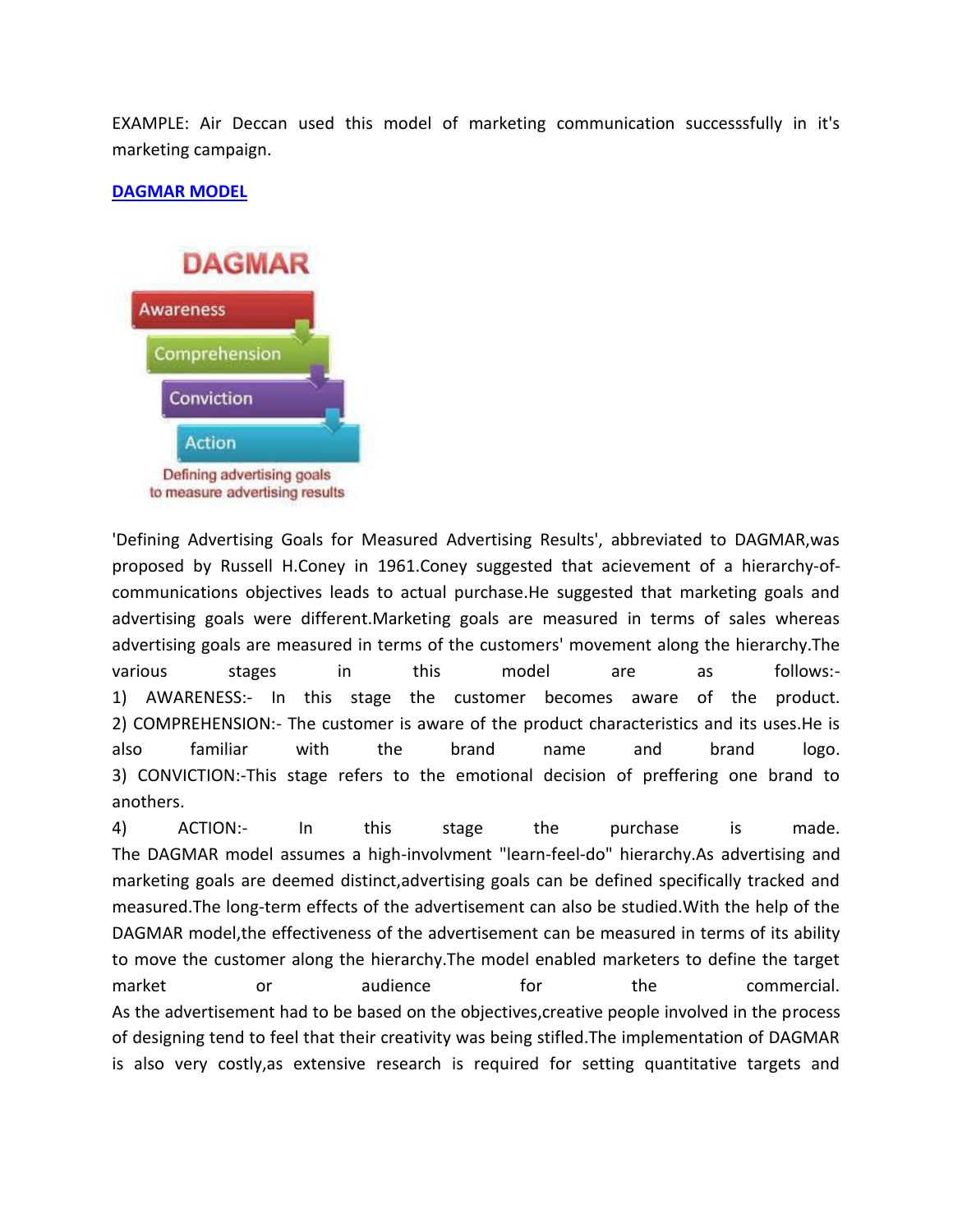#### measuring them. The matrix of them is a state of the matrix of them.

Example:- General Motors(GM) used the DAGMAR approach to identify advertising goals.

#### **[LAVIDGE AND STEINER MODEL](http://marketingcommunicationmodels.blogspot.com/2008/07/lavidge-and-steiner-model.html)**



In 1961 ,Robert J.Lavidge and Gary A. Steiner proposed a new model for marketing communications,which ysed hierarchy of effects but included persuasion as an important factor in the model.This model considered the long-term effectsof advertising too.According to the Lavidge and Steiner Model\*,a customer who is totally unaware of the product goes through the following six steps before making a purchase: 1) AWARENESS: In this step,the customer becomes aware of the existence of the product. 2) KNOWLEDGE: The customer comes to know about the features and uses of the product. 3) LIKING: The customer develops a favourable attitude towards the product. 4) PREFERENCE: Here,the customer develops preference for the said brand over other competitive **products** or substitutes. 5) CONVICTION: This step involves a desire to buy the product.The customer is convinced of a good purchase. 6) PURCHASE: The customer makes the actual purchase. EXAMPLE: Hyundai Motors Limited used the model successfully while launching its small car, Santro, in India.

#### **BLADE BOX MODEL**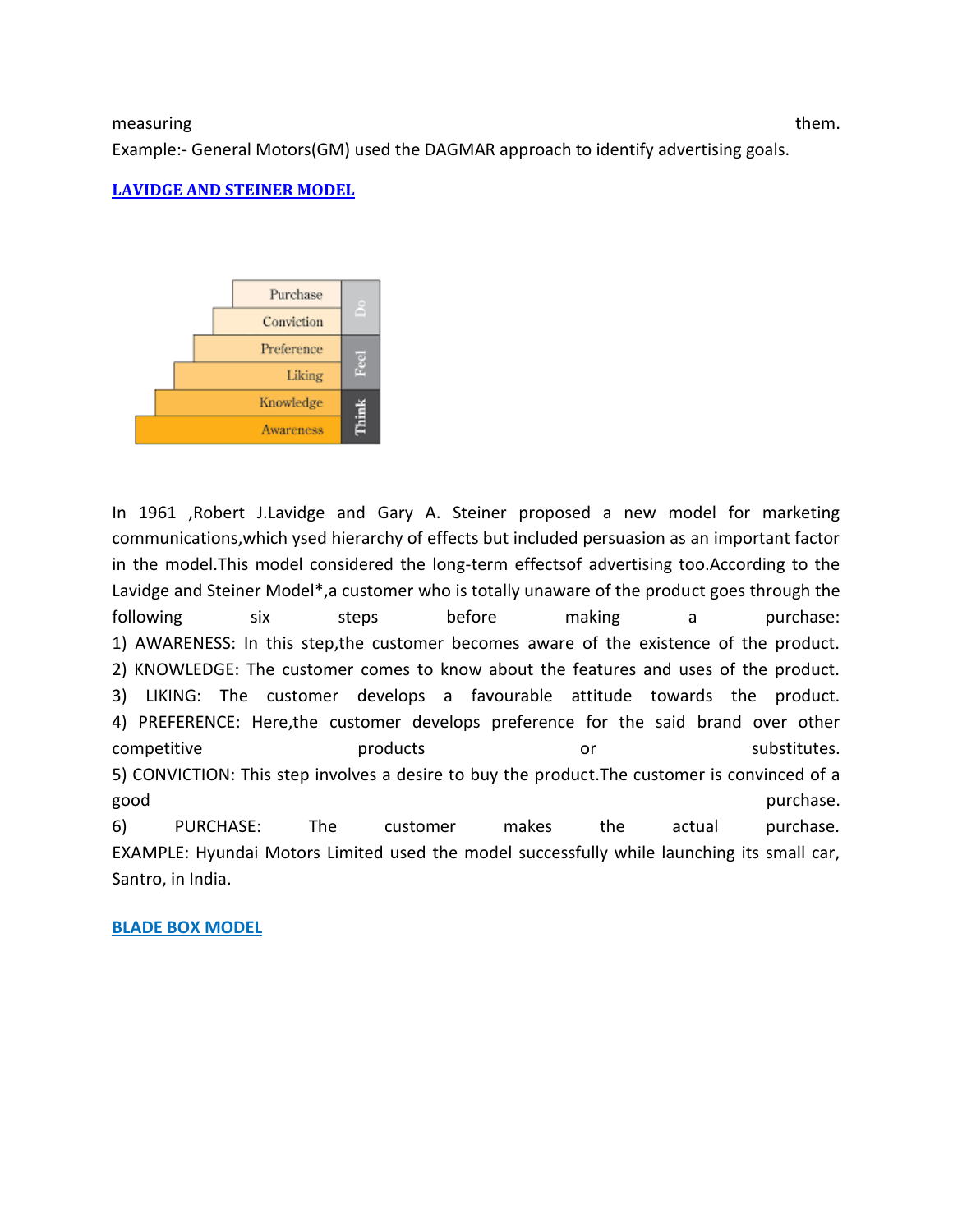| <b>STIMULI</b><br><b>EXTERNAL FACTORS</b>                                                                | <b>BLACK BOX</b><br>(BUYER'S MIND)<br><b>INTERNAL FACTORS</b>                                                                              | <b>RESPONSES</b>                                                                           |
|----------------------------------------------------------------------------------------------------------|--------------------------------------------------------------------------------------------------------------------------------------------|--------------------------------------------------------------------------------------------|
| <b>Marketing Mix</b><br>Product<br>Price<br>Place<br>Promotion                                           | <b>Consumer Characteristics</b><br><b>Beliefs/Attitudes</b><br>Values<br>Knowledge<br><b>Motives</b><br>Perceptions<br>Lifestyle           | <b>Purchase</b><br>Product<br><b>Brand</b><br>Source<br>Amount<br><b>Method of Payment</b> |
| <b>Environmental</b><br>Economic<br>Technological<br>Political<br>Cultural<br>Demographic<br>Situational | <b>Decision-Making Process</b><br>Problem solving<br>Information search<br>Alternate evaluation<br>Purchase<br>Post purchase<br>Evaluation | <b>No Purchase</b>                                                                         |

Marketing theory of consumer buying behavior in which what goes on within the human mind (the black box) is ignored, in favor of discovering which inputs (stimuli) produce the desired output (buying response).

The stimuli (advertisement and other forms of promotion about the product) that is presented to the consumer by the marketer and the environment is dealt with by the buyer's black box. The buyer's black box, comprises two sub components - the buyer's characteristics and the buyer decision process.

The buyer's characteristics could be personal, social, cultural and psychological. These are internal to the buyer and the marketer cannot hope to bring much change into this

The buyer's decision making process consists of the following steps:

- a) Problem recognition: The consumer identifies the need for a product
- b) Information search: Once the need has been recognised, the consumer will look for more information on the various products that satisfy the need. For example, if the consumer is looking for a cellphone-he might want to get in-depth knowledge of various phones available in the market
- c) Evaluation of alternatives: The set of all phones are then compared upon certain parameters that the user will desire in his product. For example the user might compare phones on style, design, features, aesthetics etc.
- d) Purchase decision: Based on the above parameters, the user ranks the products and then buys the one which fit all criteria
- e) Post purchase behaviour: The user might want to revise his views on the product or criteria of selection based on the product's performance.